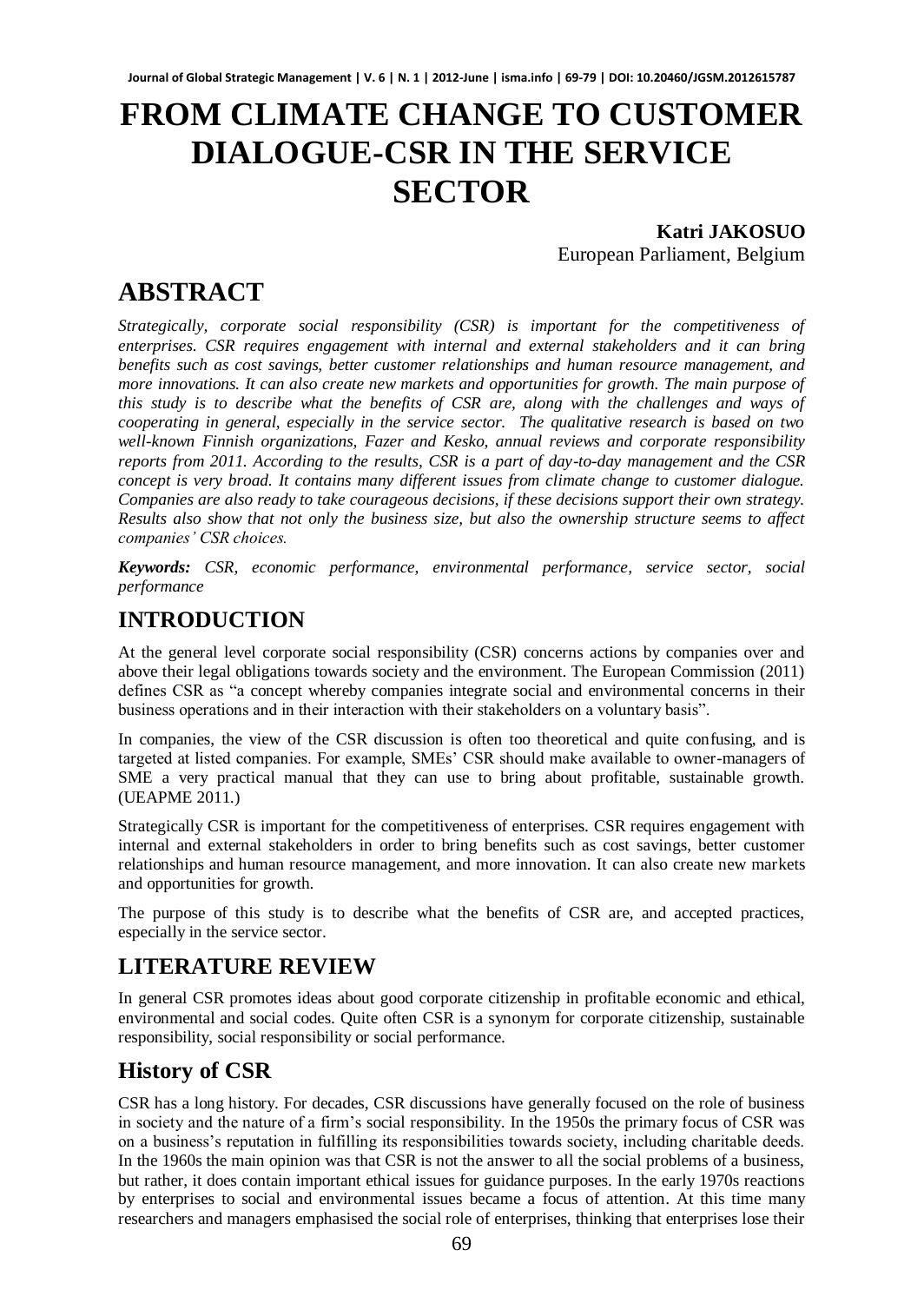place in society, if they don't exploit their social power. On the other hand, there were also critics such as Friedman, who in 1970 wrote that the only social responsibility of business firms is to maximise profits. (Galbreath 2009, 109-111; Castelló & Lozano 2009; Moura-Leite & Padgett 2011, 529-532.)

In the 1980s the technical and operational environment evolved further and business and social interests drew closer. For example, enterprises became more responsive to their internal and external stakeholders. During the 1990s the idea of CSR came to be accepted generally as, little by little, knowledge of CRS extended. Finally in the 2000s CSR became an important part of strategic and operational management. For example, in 2004 the International Organization for Standardization (ISO) published ISO 14000 which gives the requirements for environmental management systems and in 2010 ISO 26000, which is a guide to corporate social responsibility. (Galbreath 2009, 112-113; ISO 2010; Moura-Leite & Padgett 2011, 532-535.)

Over the course of time researchers and communities have chosen different ways of classifying CSR (Table 1). For example, Carroll's (1979; 2000) pyramid-like view of social responsibility was based on the idea that companies have four good corporate citizens' responsibilities. For example, the company must be profitable, yet it must comply with the law and respect peoples' moral rights.

| Carroll's pyramid              | Elkington's triple bottom line    | <b>ISO 26000</b>                         |
|--------------------------------|-----------------------------------|------------------------------------------|
| Economic responsibilities      | Profit: Economic performance      | Organizational governance                |
| Legal responsibilities         | People: Social performance        | Human rights                             |
| Ethical responsibilities       | Planet: Environmental performance | Labour practices                         |
| Philanthropic responsibilities |                                   | The environment                          |
|                                |                                   | Fair operating practices                 |
|                                |                                   | Consumer issues                          |
|                                |                                   | Community involvement and<br>development |

#### **Table 1. Three Different Ways of Classifying CSR (Carroll 1979; 2000; Elkington 1997; ISO 2010)**

There are also some differences between the models. Elkington's (1997) famous triple bottom line concept also takes into account environmental issues and for the social performance aspects mentioned by Carroll (1979; 2000), Elkington's concept one is much larger. Even ISO 26000 stresses economic, social and environmental performance, and social issues get the most visible role in the model (ISO 2010). The ISO 26000 is also business oriented, because it integrates CSR in practice. This model explains clearly what CSR means, what issues organizations need to address in their CSR strategy and what the best practices are for implementing CSR effectively and efficiently (Earth Charter International 2011).

### **CSR's Political and Cultural Challenges**

When we talk about companies' CSR, we cannot ignore the political and cultural context. One problem is that because CSR is linked in the value systems and culture tenets, it may mean different things in different places to different people and at different times. Therefore, it is important to understand the structure and context of CSR in different countries.

There has been considerable debate concerning the issue of whether such "responsibilities" should be voluntary or not, especially regarding the enforcement of labour standards and basic human rights. For example, in countries with a strong community culture such as India, Mexico and Africa, CSR is a part of everyday life. (Hodges 2007; Gupta 2011; Hinson & Ndhlovu 2011.) In Europe community culture differs and therefore policy and legislation play a significant role in CSR and welfare ideology.

Midttun, Gautesen, and Gjølberg (2006) and Moreno (2010) have found four different types of European welfare regimes:

 **The Social-Democratic Nordic** with a welfare state ideology of growth and full employment, minimisation of family dependence and free tax-funded services.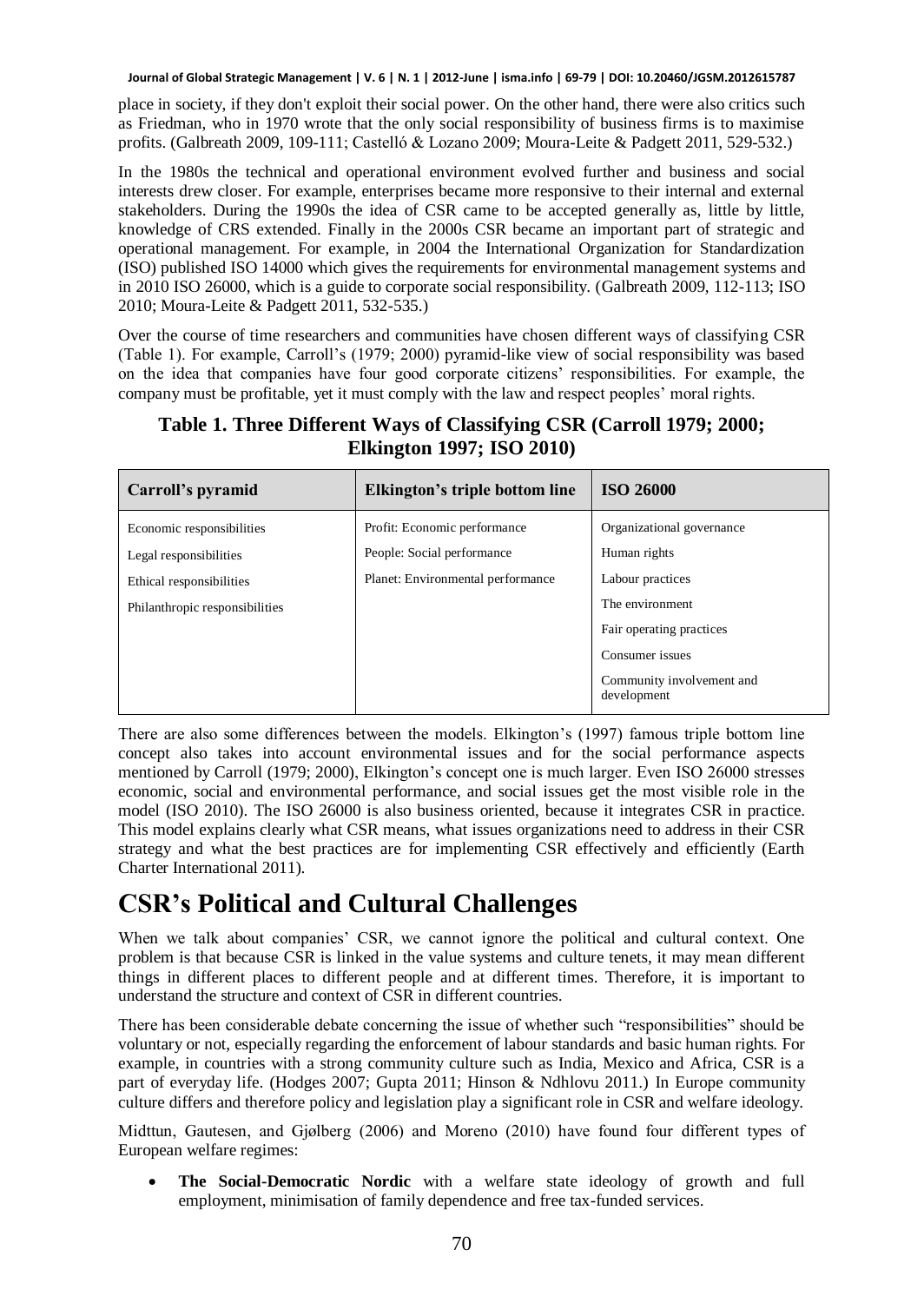- **The Liberal Anglo-Saxon** which emphasises deregulation of the labour market, wage flexibility and retrenchment in social expenditure, is focused on poverty alleviation, is financed by taxes, and incorporates residual means-tested services and flat-rate benefits.
- **The Corporatist Continental** which is based mainly on interaction between employers and trade unions and financed by the contributions they make. A sharp distinction is made between labour market "insiders" and "outsiders".
- **The Familialistic Mediterranean** which emphasises the central role played by the family, strong household micro-solidarity and other solidarity networks and welfare based on citizenship programmes, occupational benefits and services.

For example, in Finland CSR has traditionally been largely implicit in nature, meaning that the state is assumed to take care of social issues and there has not been as strong a philanthropic tradition as in many countries. Moreover, Finnish CSR is based mainly on holistic legislation and the state's primary role is to provide basic services, such as minimal social security, public health and free education with free school meals.

CSR's cultural challenges become more concrete when we move from political ideology to the operational level. Gupta (2011) has clarified the differences between the views on corporate social responsibility of U.S. and Indian consumers. According to his results, there are differences between the USA and India; for example, ethical business practices, public safety and consumer welfare. These countries also differed in how they make profits for shareholders and how they help the underprivileged.

## **CSR as Part of Strategy**

According Galbreath (2009, 114), CSR has to integrate into a company's business strategy and determine strategy in terms of what the company's goals and targets at different levels and business areas are. Without this connection it is difficult to succeed. CSR offers a systematic way of taking into account how different responsibilities can be built into part of the business strategy. Therefore, it is important that CSR strategy also has the same approach as business strategy, and it must contain, for example, a mission, strategic issues, customer needs and resources. The Body Shop is a good example of a successful company. It has addressed ethical consumerism and opposed the use of animals for experiments in their strategic and operational business management. This approach has duly led to world-wide success.

In the operational management view, CSR policy invites some major challenges. One of these challenges is associated with responsibilities and roles: Who is responsible to whom for what, precisely? The other challenges relate to the attitude that CSR is too costly, difficult and timeconsuming. It is true that implementation of CSR demands investment, for example, for training, documentation or waste disposal, but usually these costs are only short-term investments. There might also be some challenges which are related to employees and other stakeholders. For example, employees in different levels of organisations may understand CSR in different ways, and this is also true of external stakeholders such as trade unions and shareholders. From the supply chain view the main barriers to CSR could be a lack of resources for supplier audits, difficulty in ensuring that all suppliers fulfil the code of conduct, differences in culture and management style, low levels of social standards and high levels of corruption, in some countries. (Cegarra-Navarro & Martínez-Martínez 2009; Fenwick 2010.) Perrini, Russo and Tencati (2007) found that business size also affects CSR choices: Larger firms tend to develop specific, formal CSR strategies that focus on particular stakeholder needs.

### **CSR Benefits**

CSR provides companies with different benefits like increased quality of products and services, customer loyalty, trust, global business opportunities, positive brand attitude and combats negative publicity. CSR may also have a positive outcome on the company's financial performance. (Balabanis, Phillips & Lyall 1998; Cegarra-Navarro & Martínez-Martínez 2009.) According to Iturrioz, Aragón, Narbaiza and Ibañez (2004, 425-426) and Bhattacharyya (2010, 84), CSR activities can help companies, for example, create new business (product-market) opportunities, streamline logistical activities in terms of cost and environmental parameters and develop administrative systems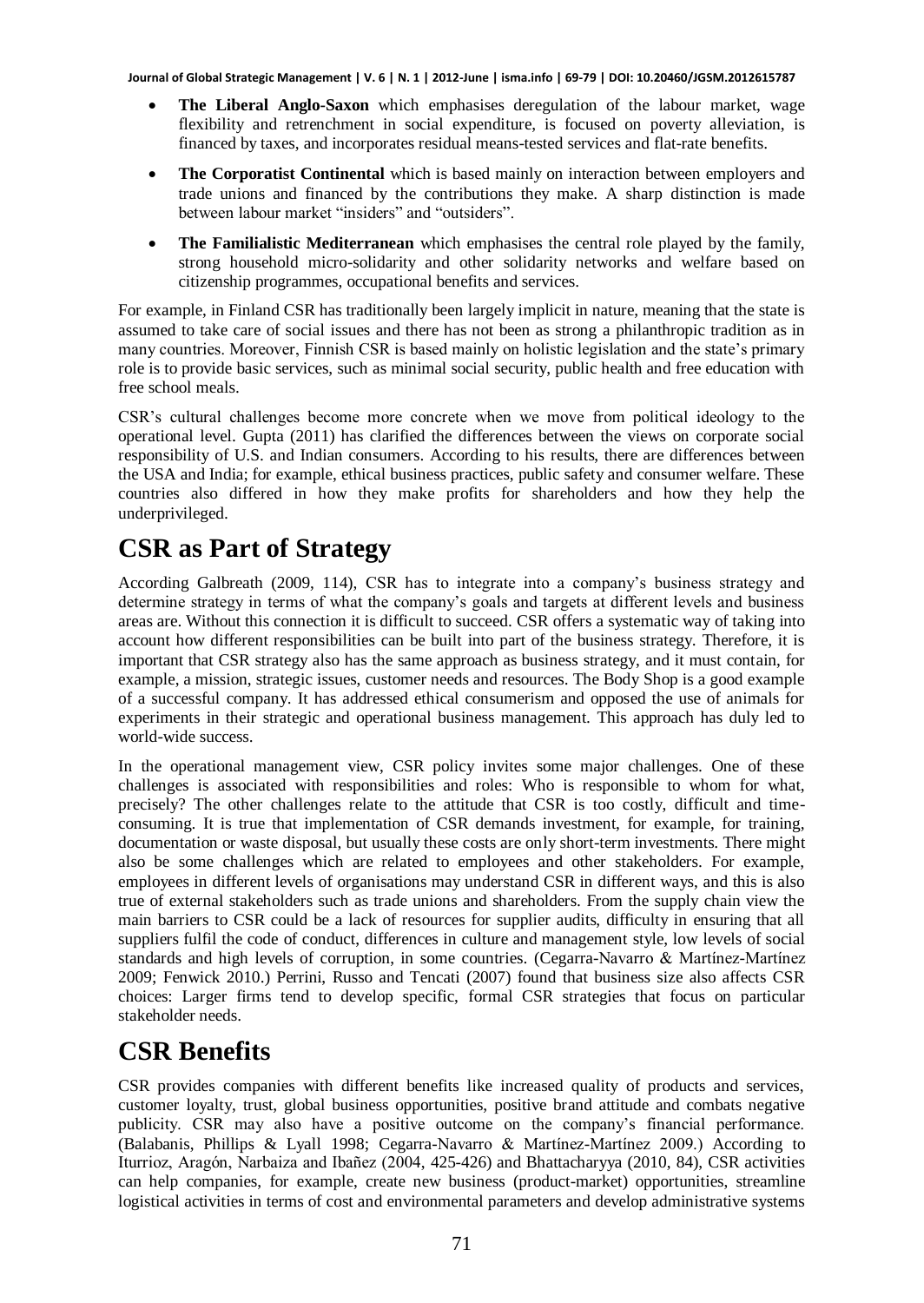and procedures which uphold socially responsible and environmentally friendly management practices.

CSR can also help companies build strategic alliances, renovate the business and discover new business opportunities (Iturrioz, Aragón, Narbaiza and Ibañez 2004, 426-427). For example, German's Osram is a good example of how responsible thinking can generate innovation and new business models. Osram recognised that approximately 1.6 billion people in the world are dependent on lamps that burn fossil fuels, typically kerosene. These lamps are not only extremely inefficient, not ecofriendly and uneconomic, but they also pose a risk to health for those using them. This finding inspired Osram to develop an entirely new business model which is based on a transportable light with a rechargeable battery and a battery loading station with a solar roof for recharging the batteries offgrid. (Loew, Clausen, Hall, Loft & Braun 2009, 22-25.)

In the service sector, for example, the Dutch Rabobank helps its customers and partners to make responsible investments and move towards clean and sustainable business operations providing sustainable loans, and funding for clean and sustainable technology. Among other things Rabobank implements its CSR policy by participating in international discussions on ethics and sustainability issues, such as the Roundtable on Sustainable Palm Oil and the Roundtable on Human Rights. (Strandberg 2005, 20-23; Rabobank 2012.)

### **CSR and Consumers**

According to researchers, there is a significant relationship between CSR and consumer responses. These researchers define that socially responsible consumers seek to minimise or eliminate any harmful effects and maximise the long-term beneficial impact on society. Therefore, a socially responsible consumer actively looks for products from those companies which aid society, and avoids buying products from companies which harm society. (Mohr, Webb, & Harris 2001; Mohr, & Webb 2005.)

Gao (2009, 280-281) emphasises that consumers' opinions about the CSR activities of companies are not only based on the nature of CSR activities: These opinions are also based on the contrast effect between companies' CSR ability, its past and its negative social impact of operation compared with the activities of other companies. Even those consumers who believe in an altruistic motivation for a company's CSR activity will not respond positively or even negatively to the company if there is a significant negative gap between the company's CSR effort and consumers' expectations.

Several studies have concluded that companies' efforts in multiple CSR domains (e.g. corporate giving and community involvement) had a direct effect on the attractiveness of the companies' products and a positive effect on how customers estimate the companies. Researchers have also found direct links between CSR and customer satisfaction and between CSR and a company's market value. However, researchers have also found that CSR did not always lead to customer satisfaction. Especially, in those companies, whose capacity to innovate is low, CSR actually reduced customer satisfaction levels and harmed market value. (Mohr, Webb & Harris 2001; Sen & Bhattacharya 2001; Luo & Bhattacharya 2006.)

Researchers have also shown that transparency and communication play important roles in CSR. Transparency is linked to honesty and is regarded as a significant factor in building customer trust. (Chung, Luo & Wagner 2006; Forsman-Hugg, Paananen, Isoniemi, Pesonen, Mäkelä, Jakosuo & Kurppa 2006.) Also, if companies pay more attention to communication between different actors, such as customers, it will be easier to identify those quality problems and responsibility issues which could have serious effects on the smooth functioning of the supply chain.

### **Data and Methods**

The analyses and the findings are based on two famous Finnish service sector organizations' annual reviews and corporate responsibility reports (Fazer 2011; Kesko 2011). The study has been limited to observing only those goals and actions which are related to CSR.

The **Fazer** Group is a family owned company which has two business areas, Fazer Food Services and Fazer Bakeries & Confectionery. The Fazer Group's turnover was 1,513.6 million euros in 2010 and company was a market leader in Finland, where in that year Fazer was the most popular brand. The number of employees was 16,573, of which 5,384 were employed in the Nordic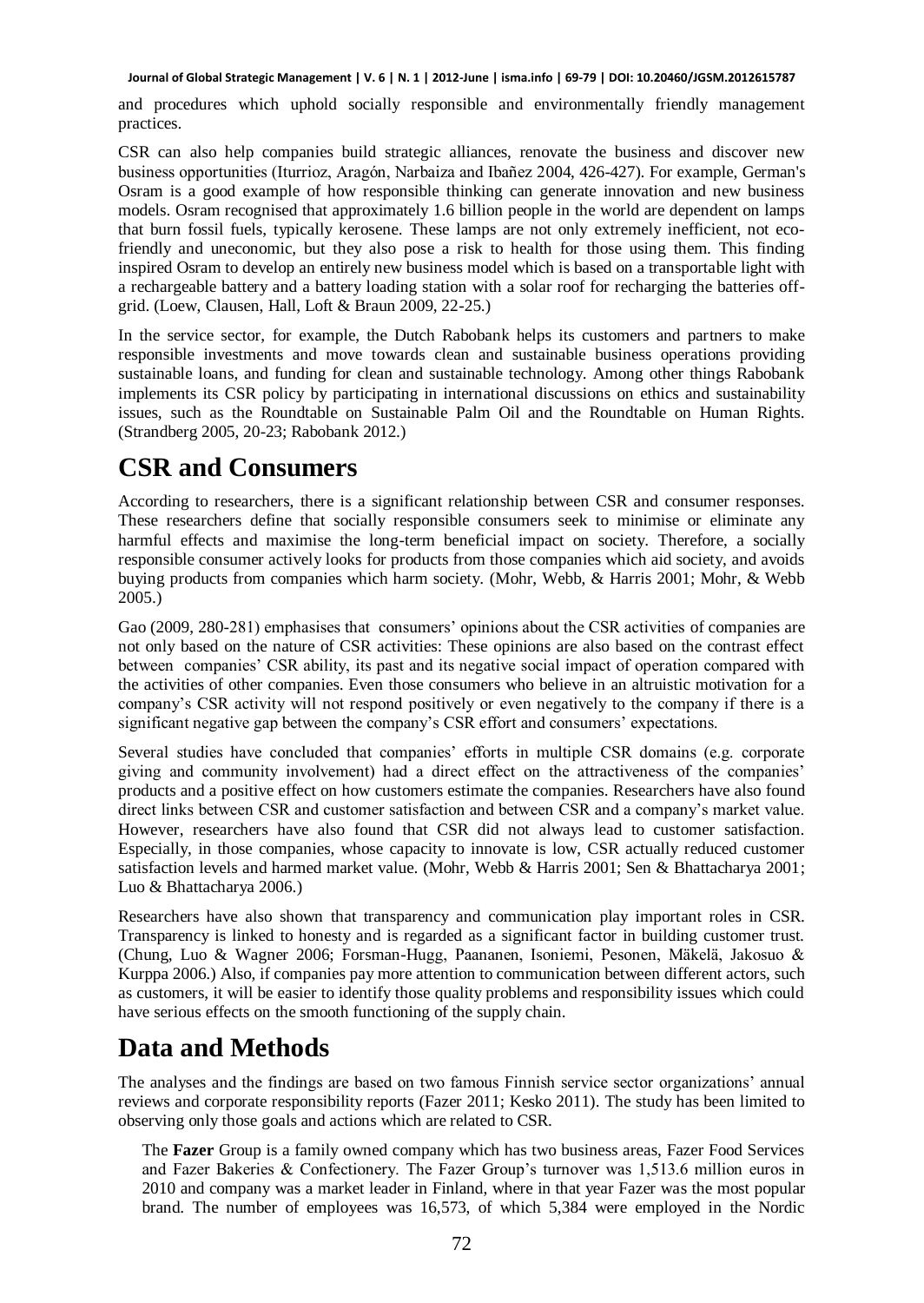Countries, 3,966 in Russia and 1,579 in the Baltic Countries. Fazer and its scientific research partners have introduced innovations; for example, Fazer Rye Fibre® the total fibre content of which is 49%, compared to 16% for whole kernel rye. (Fazer 2011.)

**Kesko** is a listed company which provides trading sector services. Kesko manages retail chains and provides services for the chains purchasing logistics, network development and IT management. Kesko's chain operations comprise of about 2,000 stores in eight countries (Finland, Belarus, Estonia, Latvia, Lithuania, Norway, Russia and Sweden). In 2010, the Kesko Group's net sales totalled 8,777 million euros. At the end of 2010, Kesko had agreements with 1,270 K-retailer entrepreneurs as well as some 170 other retailer entrepreneurs. In 2010 Kesko was ranked 33rd on 'The Global 100 Most Sustainable Corporations in the World' list. Kesko was selected for the Dow Jones sustainability indexes DJSI World and DJSI Europe. (Kesko 2011.)

In this study the data are used to describe, rather than to explain, the phenomenon. The data are also a source of practical examples for other companies. The qualitative analysis of textual data is based on Elkington's (1997) widely used triple bottom line concept (Table 1).

#### **RESULTS**

#### **CSR and Strategic Management**

Both Fazer and Kesko stress that CSR policies are an integral part of management and day-to-day activities. According to Kesko's CSR strategy, its CSR is a voluntary but measurable commitment, based on the Group's values, principles, objectives and strategy. Operations in the areas of economic, social and environmental responsibility are developed in accordance with the expectations of the key stakeholder groups. Kesko's CSR strategy is tied to its HR strategy: It mentions that some of its objectives are to be the most attractive workplace, to have the most competent and motivated personnel and to achieve the best labour productivity in the trading sector.

Laws and regulations are an important part of strategic management. Both companies mention that they observe national and international laws and regulations, global ISO standards, the principles of the UN Global Compact as well as national and EU policy, such as the Finnish Personal Data Act, the Finnish Government's energy policy and the EU's Integrated Energy and Climate Policy.

As a listed company, Kesko's decision-making and administration also comply with the Finnish Limited Liability Companies Act, the rules and guidelines of NASDAQ OMX Helsinki Ltd, and the Finnish Corporate Governance Code, for example. Kesko also mentions that the K-Group's environmental management is based on the ICC Business Charter for Sustainable Development.

Both companies report that they cooperate with the various stakeholders and companies play an active role in various organizations in Finland and at the European level. For example, Fazer is a founding member of the HEALTHGRAIN Forum, which aims to provide information on the health benefits of wholegrain cereals. It is notable that neither Fazer nor Kesko engage in direct lobbying with politicians and the authorities.

CSR politics is not always based on successes. For example, Fazer reports that it had problems with the progress of the environmental certification (ISO14001) of Finnish bakeries in 2010. Kesko reports that the sector's level of reputation was perceived to be quite good, although responsibility was considered to be at a slightly lower level compared to reputation. Overall this probably reflects the fact that stakeholders do not have a clear perception of corporate responsibility and companies' efforts to develop it.

#### **Economic Performance**

Economic or financial performance is an important part of CSR, because without a profitable economy, business is not possible. As a listed company Kesko shows clearly that one of its key strategic objectives is profitable growth in Finland and especially in the fast developing Russian markets.

Compared with Kesko, Fazer handles only a very few economic issues in its CSR report. Despite this both CSR reports contain several aspects of CSR, such as proactive risk management, spending on locally-based suppliers or management salaries, bonuses and pensions (Table 2).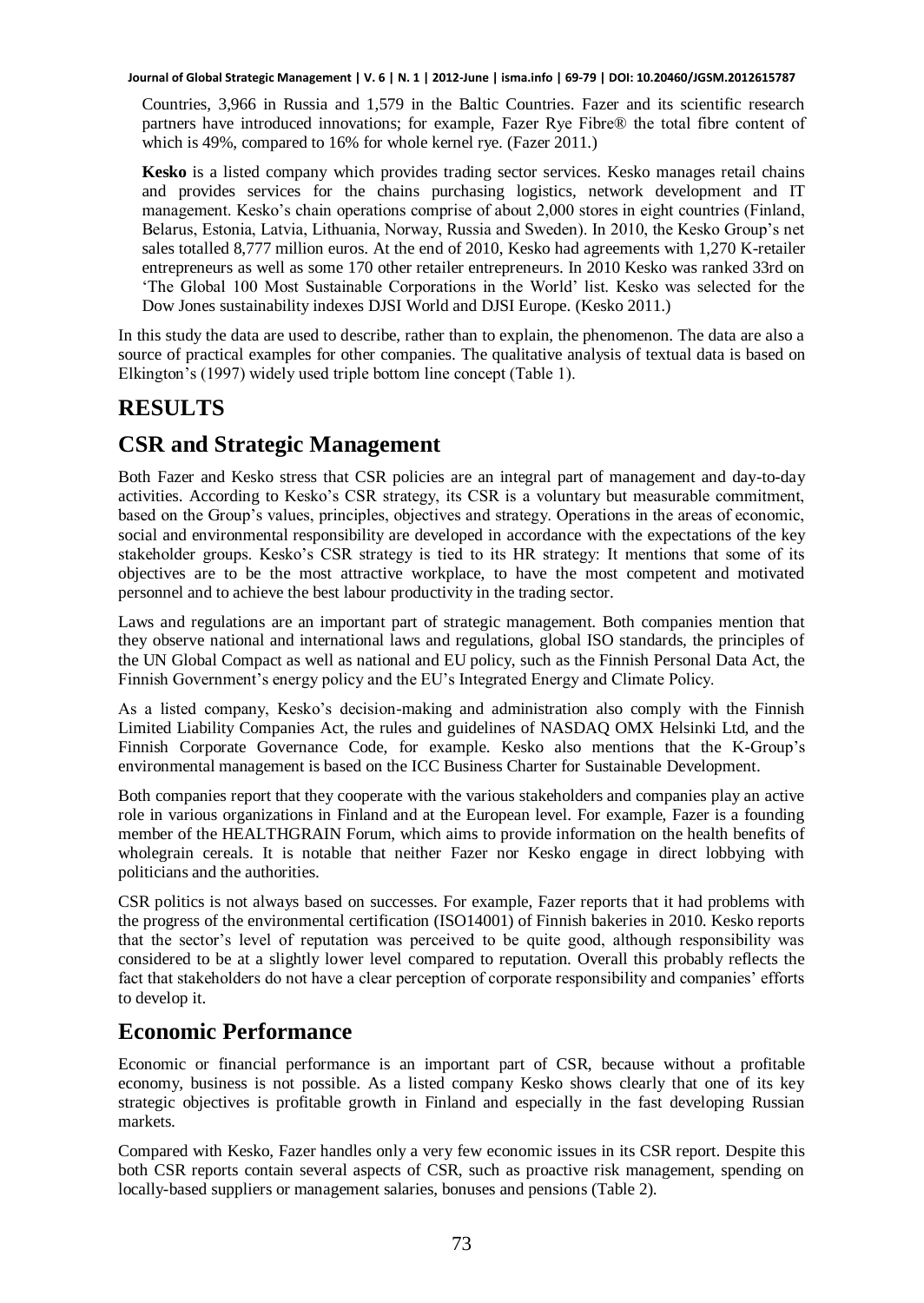| <b>Target</b>                                                                  | <b>Aspects of CSR</b>               | <b>Practical Examples</b>                                                                                                   |  |
|--------------------------------------------------------------------------------|-------------------------------------|-----------------------------------------------------------------------------------------------------------------------------|--|
| Long-term<br>focus and<br>profitable<br>grow guided<br>by ethics<br>principles | Spending on locally-based suppliers | Kesko encourages K-food retailers to<br>complement their selections with local                                              |  |
|                                                                                | Local hiring                        | purchases.                                                                                                                  |  |
|                                                                                | Proactive risk management           | Fazer pays closer attention to brand, because<br>most of its growth comes from international                                |  |
|                                                                                | Management bonuses and pensions     | markets and new product concepts.                                                                                           |  |
|                                                                                | Good corporate governance           | Kesko Corporation distributes at least 50% of<br>its earnings per share excluding non-recurring<br>items such as dividends. |  |
|                                                                                | Profitability of operations         |                                                                                                                             |  |

**Table 2. Examples of the Economic Performance Mentioned in the CSR Reports** 

Kesko reports openly that about 90 of its managers have a performance-based bonus scheme, and that there are also two option schemes (2003 and 2007). Kesko also emphasises that salaries, taxes and social security contributions paid by Kesko have an impact on regional economic well-being (e.g. jobs) and the accessibility of products and services.

#### **Environmental Performance**

Environmental issues are the oldest part of Finnish CSR reports. One reason was that these issues are also more easily measurable than, for example, the well-being of an employee. In 2010 the CSR reports of Fazer and Kesko contained several aspects of CSR, such as water and energy consumption (Table 3).

#### **Table 3. Examples of the Environmental Performance Mentioned in the CSR Reports**

| <b>Target</b>                                                                                                                                                       | <b>Aspects of CSR</b>                    | <b>Practical Examples</b>                                                                                                     |  |
|---------------------------------------------------------------------------------------------------------------------------------------------------------------------|------------------------------------------|-------------------------------------------------------------------------------------------------------------------------------|--|
| Reduce negative<br>impacts on the<br>environment, like<br>eutrophication<br>and climate<br>change, and<br>support<br>sustainable<br>development and<br>biodiversity | Water consumption, recycled and reused   | Nearly all K-food stores also use condensation<br>heat from cooling units.                                                    |  |
|                                                                                                                                                                     | Waste minimisation and recycling         |                                                                                                                               |  |
|                                                                                                                                                                     | Environmental impacts of land use        |                                                                                                                               |  |
|                                                                                                                                                                     | Direct/indirect greenhouse gas emissions | Fazer Food Services in Finland introduced low-<br>carbon lunch alternatives, in which special                                 |  |
|                                                                                                                                                                     | Impacts of transporting and logistics    | attention was paid to keeping the carbon footprint<br>of the ingredients as low as possible.                                  |  |
|                                                                                                                                                                     | Promotion of sustainable agriculture     |                                                                                                                               |  |
|                                                                                                                                                                     | Direct and indirect energy consumption   | Electricity purchased by Kesko is carbon-free and<br>it has been produced with nuclear power and<br>renewable energy sources. |  |
|                                                                                                                                                                     | Materials used                           |                                                                                                                               |  |
|                                                                                                                                                                     | Environmental advice to customers        |                                                                                                                               |  |

Both companies also mentioned that they use environmental certification ISO14001, and environmental issues are a part of personnel training. Fazer reports that it tries to minimise the amount of food waste by developing the sourcing process, restaurant menus and the material processes of restaurants, for example.

#### **Social Performance**

Several CSR models emphasise social responsibility. For example, when economic or environmental issues constitute just one section of CSR strategy, social performance and ethics are included in many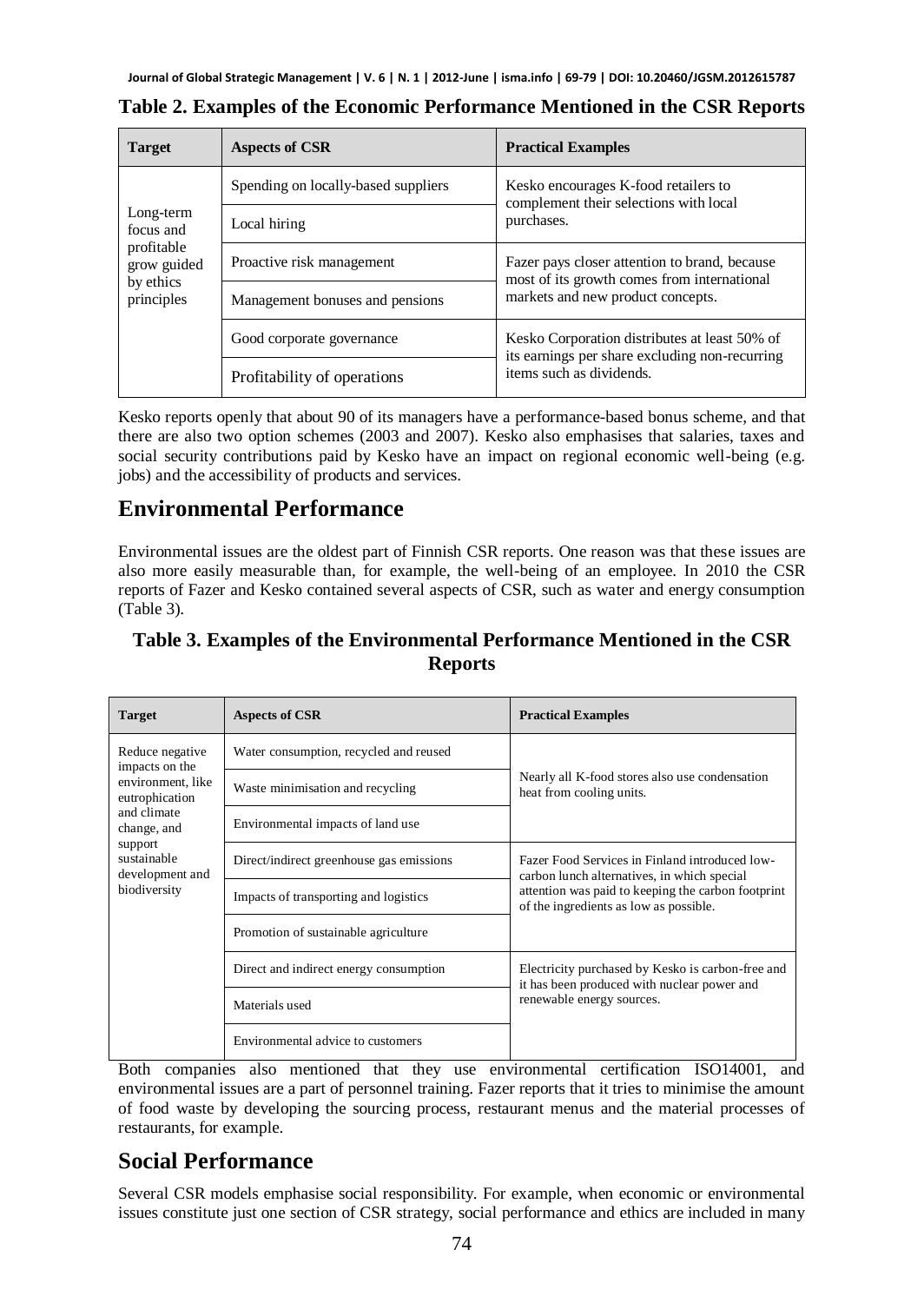sections. In this study the CSR strategy of both companies include both external and internal social CSR aspects important for different stakeholders, such as employees, customers and communities (Table 4).

| <b>Target</b>                                                         | <b>Aspects of CSR</b>                                                   | <b>Practical Examples</b>                                                                                                                      |  |
|-----------------------------------------------------------------------|-------------------------------------------------------------------------|------------------------------------------------------------------------------------------------------------------------------------------------|--|
| <b>Employee:</b> Attractive<br>workplace with                         | Training and development                                                |                                                                                                                                                |  |
| competent                                                             | programmes                                                              | Fazer cooperates with vocational institutions and<br>offers trainee positions for those leaving primary                                        |  |
| and motivated<br>personnel                                            | Statutory and voluntary occupational health<br>and safety               | school                                                                                                                                         |  |
|                                                                       | Good working conditions and human rights<br>throughout the supply chain |                                                                                                                                                |  |
| <b>Customers: Customer</b><br>satisfaction and<br>customer well-being | Safety and quality of products and services                             | Kesko's customers can visit the www.pirkka.fi<br>website to trace their UTZ certified Pirkka coffee<br>down to the coffee farm.                |  |
|                                                                       | The traceability of products                                            | For consumers' wishes Fazer Food Services'<br>decision to start using only stock preparations<br>which contain no monosodium glutamate (E621). |  |
|                                                                       | Promotion of healthy lifestyles                                         |                                                                                                                                                |  |
|                                                                       | Customer dialogue                                                       |                                                                                                                                                |  |
| <b>Stakeholder and</b><br><b>Investor Relations:</b>                  | Responsible marketing and sales                                         | Kesko provided more information on responsibility<br>in stores, marketing, on pirkka.fi and in its own<br>magazine Pirkka.                     |  |
| Corporate governance                                                  | Responsibility communications                                           |                                                                                                                                                |  |
|                                                                       | Well-known and valued brand                                             |                                                                                                                                                |  |
| <b>Community:</b><br>Supporting well-being<br>of local community      | Research and other partnerships                                         |                                                                                                                                                |  |
|                                                                       | Support to non-profit operations                                        | In Sweden Fazer supports the Friends association,<br>which aims to prevent bullying at schools.                                                |  |
|                                                                       | Visits, lectures and presentations                                      |                                                                                                                                                |  |

**Table 4. Examples of the Social Performance Mentioned in the CSR Reports** 

One example of external issues is the companies' work and productivity programmes. For example, Fazer Food Services have developed their working methods at Finnish and Swedish restaurants. The target of this programme was to clarify the importance of each employee's contribution to the restaurant's result. Fazer and Kesko also have statutory equality plans which were drawn up to promote equal pay for comparable duties. Kesko also emphasises that one of its CSR aims is to promote healthy lifestyles for its customers. For this reason, all Kesko's private label products with high salt, sugar or fat content were reformulated by the end of 2010. This reformulation supports the targets of the EU white paper—"A Strategy for Europe on Nutrition, Overweight and Obesity related Health Issues".

Further, Fazer and Kesko have operations abroad and this is reflected in their CSR politics. For example, Kesko reports that expansion and operations in Russia and Belarus involve country risks. The unpredictability of officials and sudden changes in legislation and the interpretation and application of laws, as well as corruption can complicate operating activities or delay expansion. Fazer mentions that its business units in Russia boosted the implementation by publishing detailed guidelines that supplement the ethic principles.

#### **CSR and Consumers**

Consumer interest in corporate responsibility is continuing to increase, despite the fact that purchasing decisions are strongly based on price. Fazer's and Kesko's examples show that one function of service sector companies is to offer products that promote sustainable development and to help customers make good choices. For this reason, Kesko offers a guide to sustainable living which is available from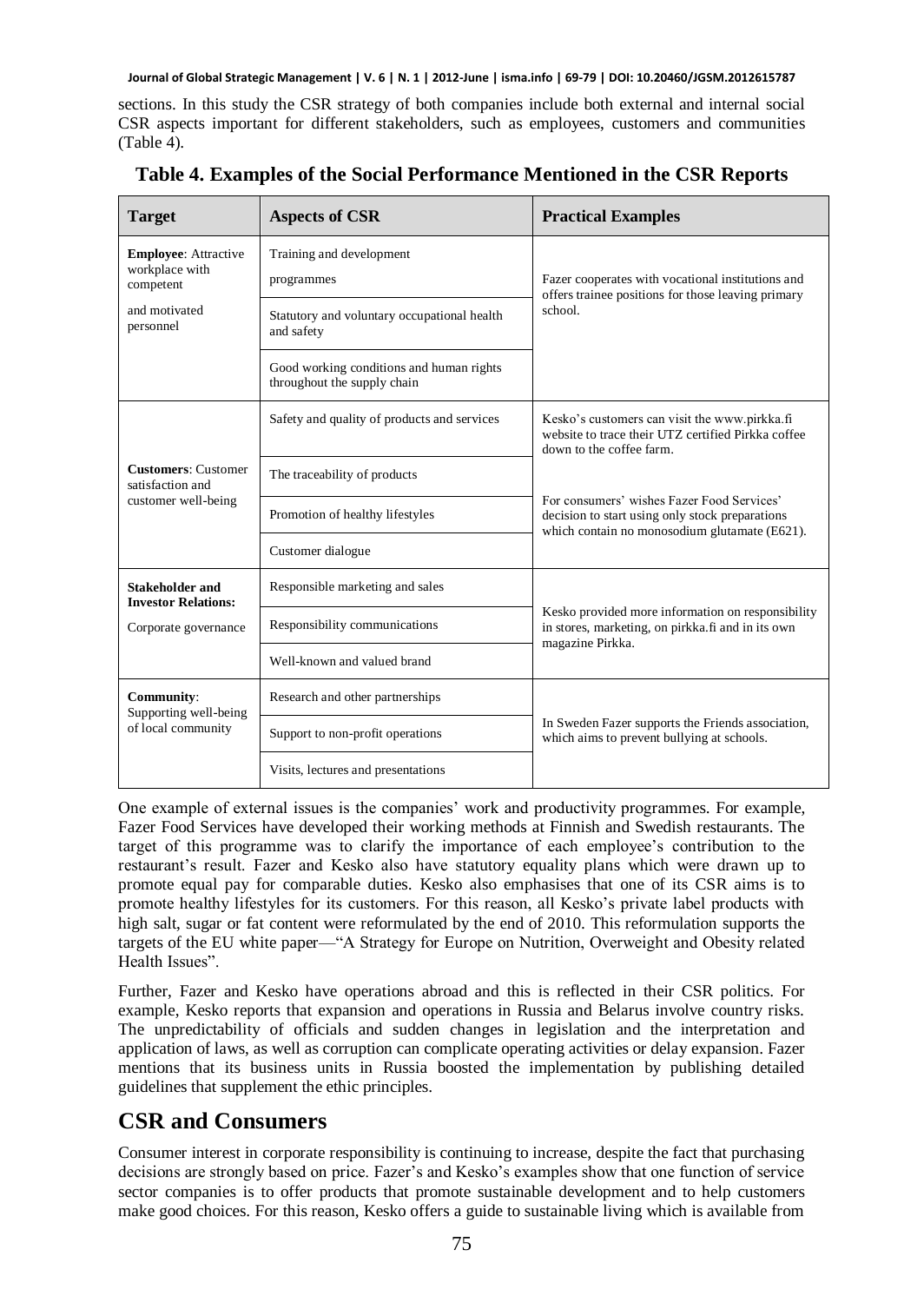the company's hardware stores, the object being to help customers reduce the impact on climate change of living. It also offers recycling points for household batteries, bottles and cans in shops and markets.

Fazer and Kesko have also noticed that product quality, safety and traceability are important issues for today's consumers. For this reason these companies are interested in maintaining constant dialogue with their consumer and they want to encourage consumers to give them feedback.

Service sector companies often emphasise that standards, openness, traceability of products and selfmonitoring are an important part of product safety. Kesko stated that one example of its product safety policy is a list of chemicals which are completely banned or only permitted to a limited extent, for example, in home textiles, shoes and clothes. This list is based on the requirements of Finnish and EU chemicals legislation (REACH) as well as Kesko's own policy. Additionally, Kesko requires the supplier to observe international auditing standards, for example, BCR, IFS, GlobalGAP or ISO 22000, and the company is constantly looking for more BSCI audited or SA8000 certified suppliers.

### **DISCUSSION AND LIMITATIONS**

The purpose of this study is to describe what the benefits of CSR are, its challenges and accepted practices, especially in the service sector. My qualitative examination is based on two famous Finnish service sector organizations' annual reviews and corporate responsibility reports. The study is limited to observing only those goals and actions which are related to CSR. These reports were published in 2010.

The literature review showed that CSR has a long history which started in the 1950s, and at the European level CSR is strongly linked to social policy. For example, in the Nordic welfare states public institutions have traditionally played a significant role both in providing a societal safety net and levelling inequalities, but in America and Eastern Europe the role of public institutions is much smaller in social policy. (Midttun, Gautesen, & Gjølberg 2006; Castelló & Lozano 2009; Galbreath 2009; Moreno 2010; Moura-Leite & Padgett 2011; Gupta 2011.) From the companies' perspective CSR can create both economic benefit and consumer utility and it can also make enterprises more attractive than competitors. It can also bring a new competitive status in the future along with benefits to shareholders and society at large. (Balabanis, Phillips, & Lyall 1998; Cegarra-Navarro & Martínez-Martínez 2009; Bhattacharyya 2010.)

Fazer and Kesko are good examples of Finnish CSR. Both companies are well-known and wellrespected national brands, and globally Kesko is recognised as one of the world's most sustainable corporations. Fazer and Kesko have realised that CSR strategy cannot be separated from practice and must linked to business strategy and day-to-day activities. It appears that not only the size of the business, but also the ownership structure seems to affect its CSR choices: According to my study the listed company Kesko presented a more in-depth report of CSR issues in its corporate responsibility report than the family-owned Fazer in its annual review.

The main result of the qualitative analysis is that according to my findings CSR is a very broad concept. It contains many different issues from climate change to customer dialogue. Economic performance, like profitability growth and risk management, is usually one of the main pillars of CSR. When I compared Fazer and Kesko, I noticed that Fazer concerns itself with only a very few economic issues in its CSR report. One reason might be that Fazer is a family-owned company, unlike Kesko, which is a listed company with strict reporting requirements.

These companies have also had the courage to make bold CSR decisions. For example, despite the fact that some Finnish consumers are opposed to nuclear power, Kesko's electricity has been produced by means of nuclear power and renewable energy sources. Kesko has explained that it wants to reduce negative impacts on the environment, like climate change and for this reason it wishes to use carbon-free electricity.

As far as social performance is concerned it was interesting to observe that in the service sector CSR strategy takes into account the perspectives of the enterprise's main stakeholders, employees and customers. Developing better products and services, and providing experiences which exceed customer expectations are also methods of increasing customer satisfaction. From a political and cultural view it is worth noting that many companies usually reported on how they train their personnel or take care of their personnel's health or work safety, since in the Nordic countries, which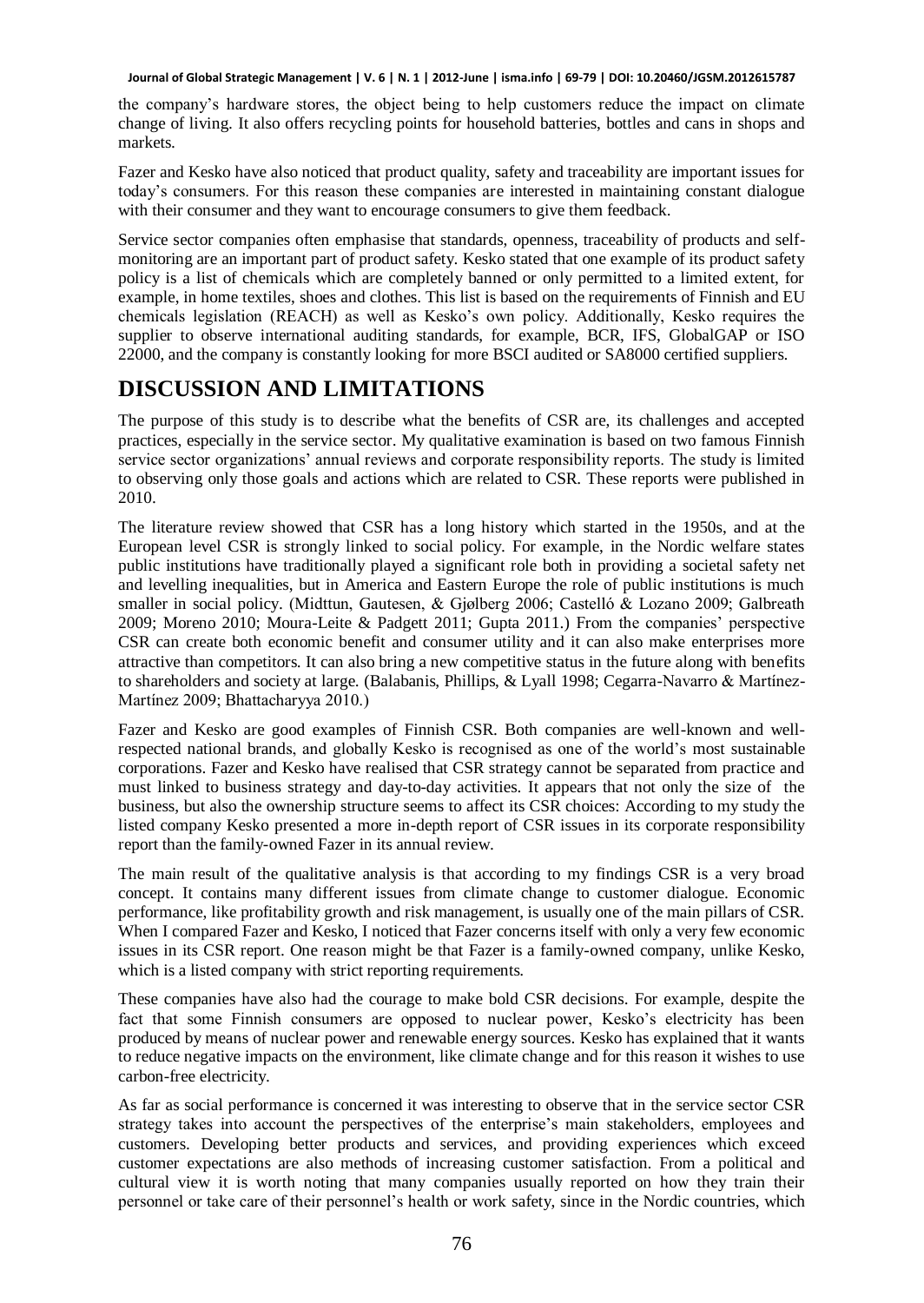have been greatly influenced by social democracy, these matters are part of a company's statutory duties.

These findings have some practical implications for representatives of companies and policy makers. The main practical contribution of the study is to demonstrate that even though economic, social and environmental performance are equally important, without economic performance companies can afford to implement neither social nor environmental performance. Companies also need a uniform CSR strategy even if they have subsidiaries and partners in other countries with different cultures. This study also provides important information concerning those members of the European Parliament and other stakeholders who renew their common EU strategy on CSR, and who represent different national welfare policy backgrounds (Midttun, Gautesen & Gjølberg 2006; Moreno 2010; European Commission 2011), because the results of this study highlight the importance of economic performance: Without profitable business it impossible to develop social or environmental responsibility.

The principal limitations of this study concern two aspects: The scope of the study and the simplicity of the data. First, the study was carried out mainly in the context of private service sector companies. Therefore, this means that the opinion of the public sector actors is less significant. Second, because the data consisted of only two companies, these data represent only a very small part of the service sector companies' view and a generalisation of the results is quite impossible.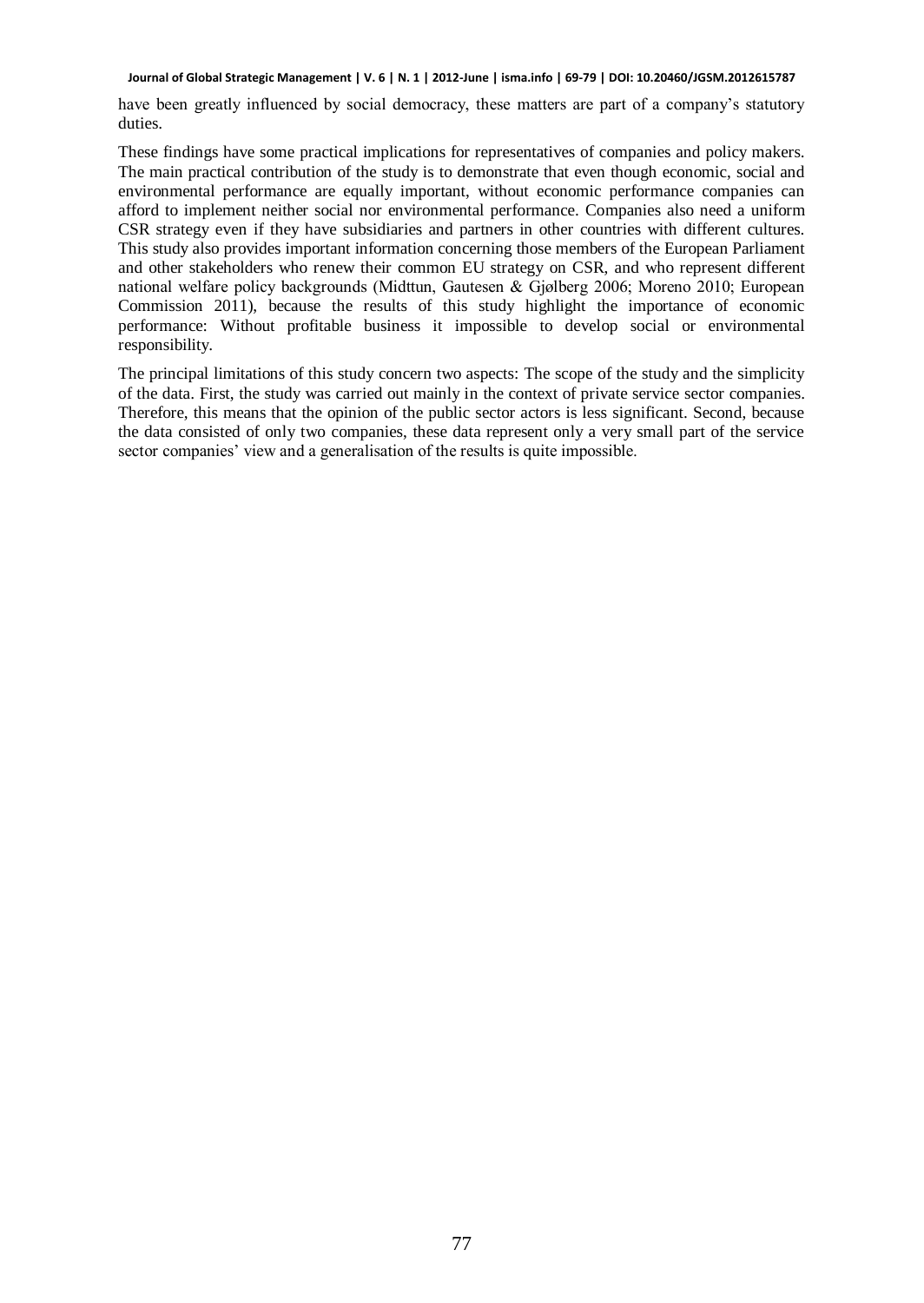### **REFERENCES**

Balabanis, G., Phillips, H. C. & Lyall, J. (1998), Corporate social responsibility and economic performance in the top British companies, European Business Review, 98 (1), pp. 25-44.

Bhattacharyya, S. S. (2010), Exploring the concept of strategic corporate social responsibility for an integrated perspective, European Business Review, 22 (1), pp. 82-101.

Carroll, A. B. (1979), A Three-dimensional model of corporate performance, Academy of Management Review, 4 (4), pp. 497-505.

Carroll, A. B. (2000), Ethical challenges for business in the new millennium: Corporate social responsibility and models of management morality, Business Ethics Quarterly, 10 (1), pp. 33-42.

Castelló, I. & Lozano, J. (2009), From risk management to citizenship corporate social responsibility: Analysis of strategic drivers of change, Corporate Governance, 9 (4), pp. 373-385.

Cegarra-Navarro, J.-G. & Martínez-Martínez, A. (2009), Linking corporate social responsibility with admiration through organizational outcomes, Social Responsibility Journal, 5 (4), pp. 499-511.

Chung, Q.B., Luo, W. & Wagner, W. P. (2006), Strategic alliance of small firms in knowledge industries—A management consulting perspective, Business Process Management Journal, 12 (2), pp. 206-233.

Earth Charter International (2011), ISO 26000 guidance for social responsibility and the earth charter, http://www.earthcharterinaction.org/invent/details.php?id=890.

Elkington, J. (1997), Cannibals with forks: The triple bottom line of 21st century business, Capstone, Oxford, England.

European Commission (2011), Communication from the Commission to the European Parliament, the Council, the European Economical and Social Committee and the Committee of the Regions: A renewed EU strategy 2011–14 for corporate social responsibility, European Union.

Fazer (2011), Fazer Group's annual review 2010.

Fenwick, T. (2010), Learning to practice social responsibility in small business: Challenges and conflicts, Journal of Global Responsibility, 1 (1), pp. 149-169.

Forsman-Hugg, S., Paananen, J., Isoniemi, M., Pesonen, I., Mäkelä, J., Jakosuo, K. & Kurppa, S. (2006), Perspectives on quality and responsibility in the food chain, MTT Agrifood Research Finland. [in Finnish]

Galbreath, J. (2009), Building corporate social responsibility into strategy, European Business Review, 21 (2), pp. 109-127.

Gao, Y. (2009), Corporate social responsibility and consumers' response: The missing linkage, Baltic Journal of Management, 4 (3), pp. 269-287.

Gupta, S. (2011), Consumer stakeholder view of corporate social responsibility: A comparative analysis from USA and India, Social Responsibility Journal, 7 (3), pp. 363-380.

Hinson, R. E. & Ndhlovu, T.P. (2011), Conceptualising corporate social responsibility (CSR) and corporate social investment (CSI): The South African context, Social Responsibility Journal, 7 (3), pp. 332-346.

Hodges, C. (2007), The potential for corporate social responsibility in Mexico: Some reflections, Social Responsibility Journal, 3 (1), pp. 34-39.

ISO (2010), ISO 26000, Guidance on social responsibility, International Organization for Standardization.

Iturrioz, C., Aragón, C., Narbaiza, L. & Ibañez, A. (2009), Social responsibility in SMEs: A source of business value, Social Responsibility Journal, 5 (3), pp. 423-434.

Kesko (2011), Kesko Group's corporate responsibility report 2010.

Loew, T., Clausen, J., Hall, M., Loft, L. & Braun, S. (2009), Case studies on CSR and innovation: Company cases from Germany and the USA, Institute 4 Sustainability.